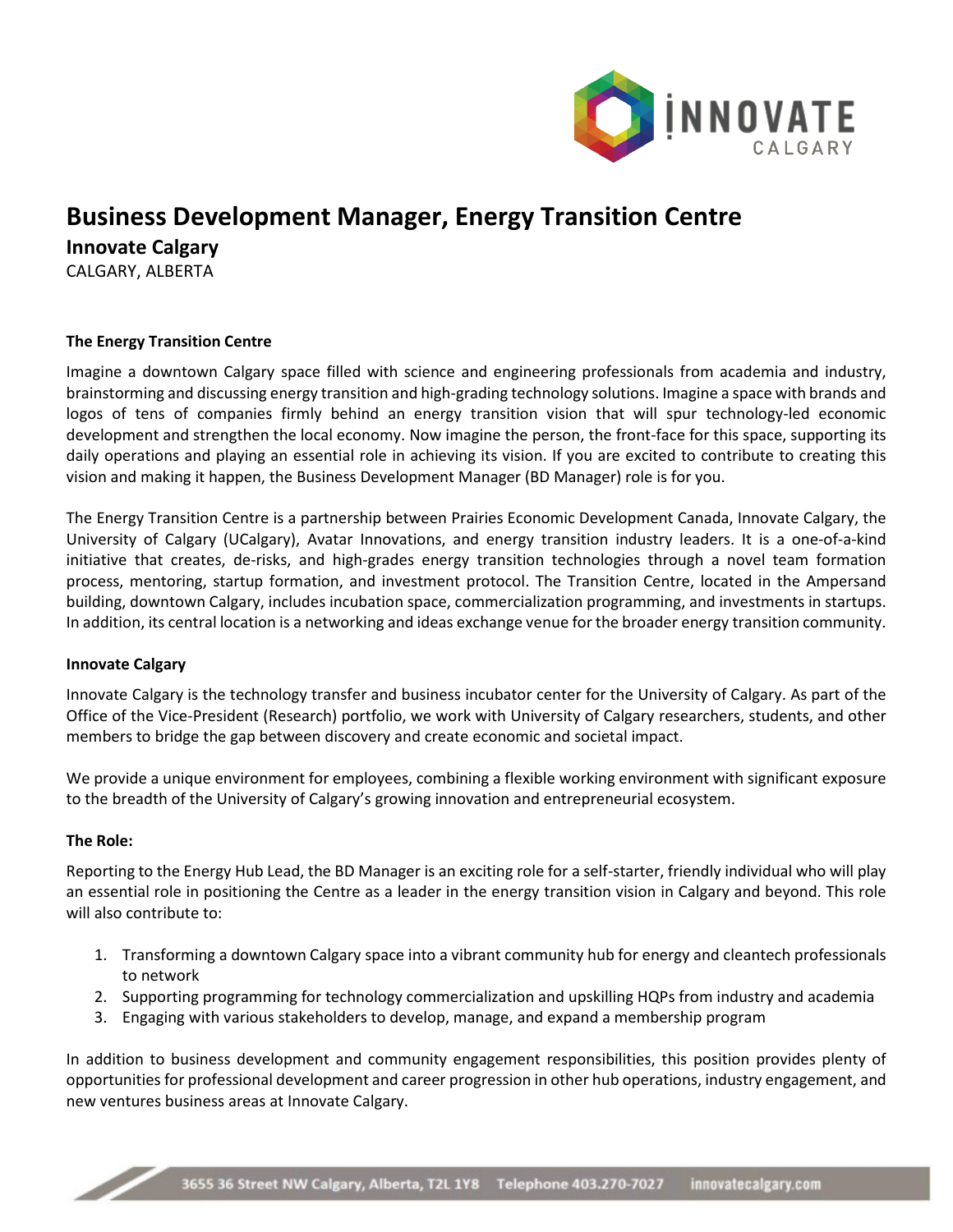

## **Who You Are:**

4

- Experienced in managing and growing memberships for an industry association/ consortium and or in community engagement programs in the energy/industry sector(s)
- Have excellent knowledge of regional and national energy/cleantech industries and innovation ecosystem
- Experienced in preparing proposals/marketing materials for fundraising from public/private sponsors in the energy sector, and working familiarity with executing simple agreements (e.g., NDAs, membership agreements, etc.)
- Experienced in translating complex concepts, research, and ideas into materials that stakeholders and funders can easily understand
- Enthusiasm for launch, development, and management of new programs, innovations labs, accelerators, and other entrepreneurial initiatives
- Comfortable with cold calling and networking with stakeholders, enthusiastic about ambiguity and working in complexity, and identifying and maturing business opportunities with minimal guidance
- Have excellent written and oral communication skills esp. in communicating value propositions of commercialization opportunities and technology development programs that are still evolving
- Able to work in a changing environment with multiple projects on the go

# **Key Responsibilities Include (but are not limited to):**

- Manage a membership program including agreements, intake, onboarding, and ongoing relationship management with Centre members
- Contribute to strategizing the membership program as a mechanism for stakeholder engagement, brand enhancement, and building the Centre's vision
- Contribute to fundraising for existing and future programming for the Centre
- Participate in the general administration of the Energy Transition Centre and manage participation agreements (e.g., NDAs) related to Centre operations
- Engage with stakeholder groups, explore membership interest, and grow the membership program
- Engage with UCalgary graduate students, researchers, and faculty members to encourage and solicit participation in the Centre programs and identify and promote relevant university IP for commercialization through one or more of the programs
- Coordinate with UCalgary postdoctoral office and other groups at Innovate Calgary for delivering programming related to ideation, acceleration, financing, and advising for technology-led business/startups
- Organize research showcase, presentations, and workshops in coordination with UCalgary faculty, and stakeholders, and promote industry and innovation partner attendance in these events